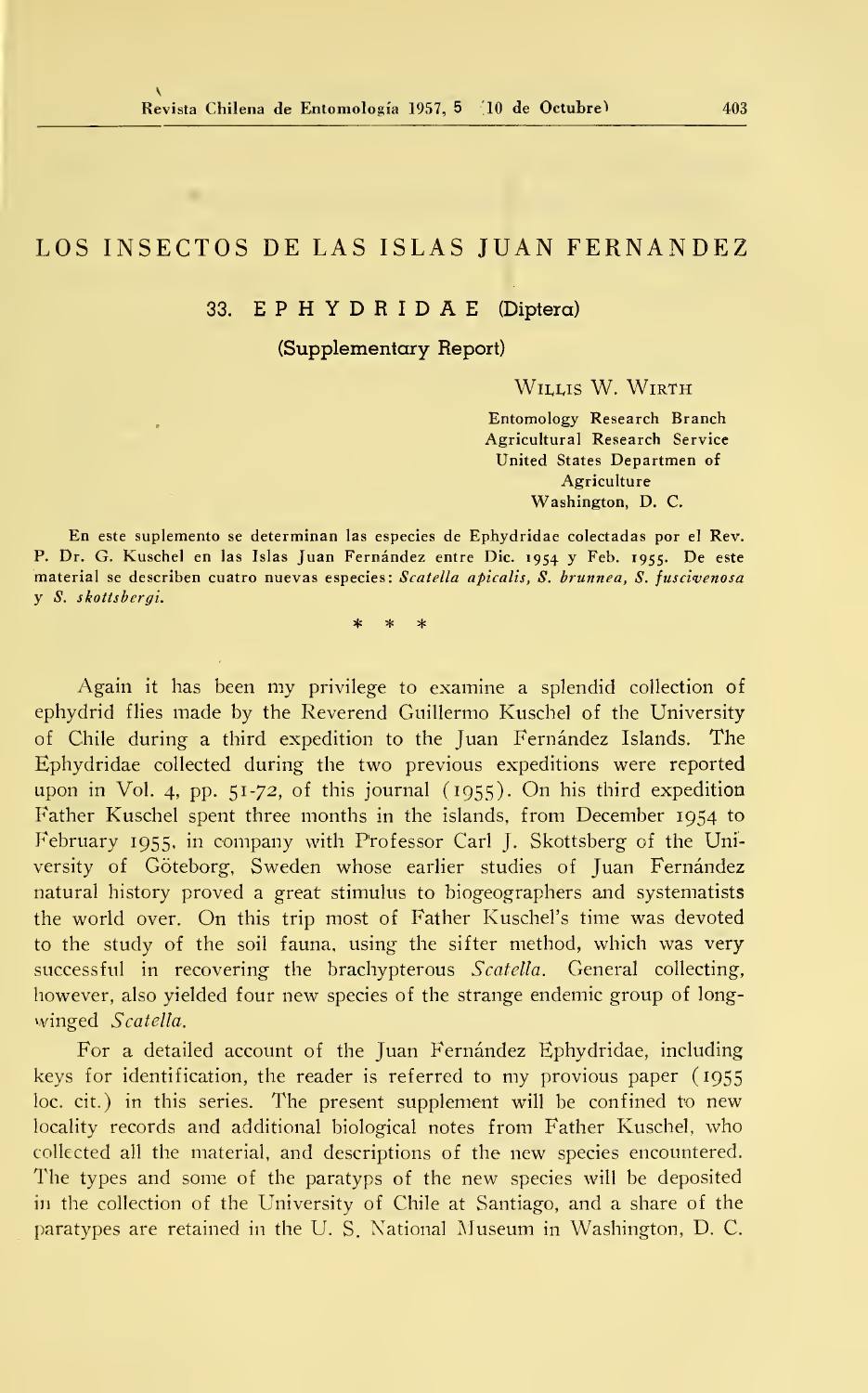# Hyadina certa Cresson

Masafuera, Quebrada de las Casas, 20 January 1955, - 3-

# Dimecoenia caesia (van der Wulp)

Masatierra, Puerto Francés, 15 January 1955, - 16. Santa Clara, Bahía de la Gallina, 30 December 1954, - 8.

### Scatophila fernandeziana Wirth

Masafuera, La Correspondencia, 1150-1400 meters, 26-29, January  $1955, -3.$ 

Masatierra, Bahía Cumberland, 23 December 1954, - 2. Santa Clara, Bahía de la Gallina, 30 December 1954, - 122. Not previously found on Masafuera or Masatierra.

### Scatophila medifemur Wirth

Masatierra; Bahía Cumberland, 23 December 1954, - 1; Puerto Francés, 15 January 1955, - 2.

### Scatella angustipennis Wirth

Masafuera, Inocentes Altos, 1200 meters, 20 February 1955, - <sup>1</sup> (soil sample 36).

"In a fern wood of Dicksonia externa, with a few Drimys confertifolia among them, under that some Histiopteris incisa and Lophosoria quadripinnata, many mosses and lichens, very damp. The ground was entirely hollowed out by the galleries of two different species of procellarians."

#### Scatella decemguttata Wirth

Masafuera, Quebrada de las Casas, 20 January 1955, - 2.

Masatierra: Bahía Cumberland, 23 December 1954, - 1; Corrales de Molina, 9 January 1955, - 1; Camote 9 January 1955, - 1; Juanango, <sup>11</sup> January 1955 - <sup>1</sup> ; Salto del Pangal, 14 January 1955, - 6.

Santa Clara, Bahía de la Gallina, 30 December 1954, - 20.

### Scatella fernandezensis Wirth

Masatierra: Alto Inglés, 28 February 1955, - 3; Camote, 9 January 1955, - 1; Piedra Agujereada, 500 meters, 12 March 1955, - 1.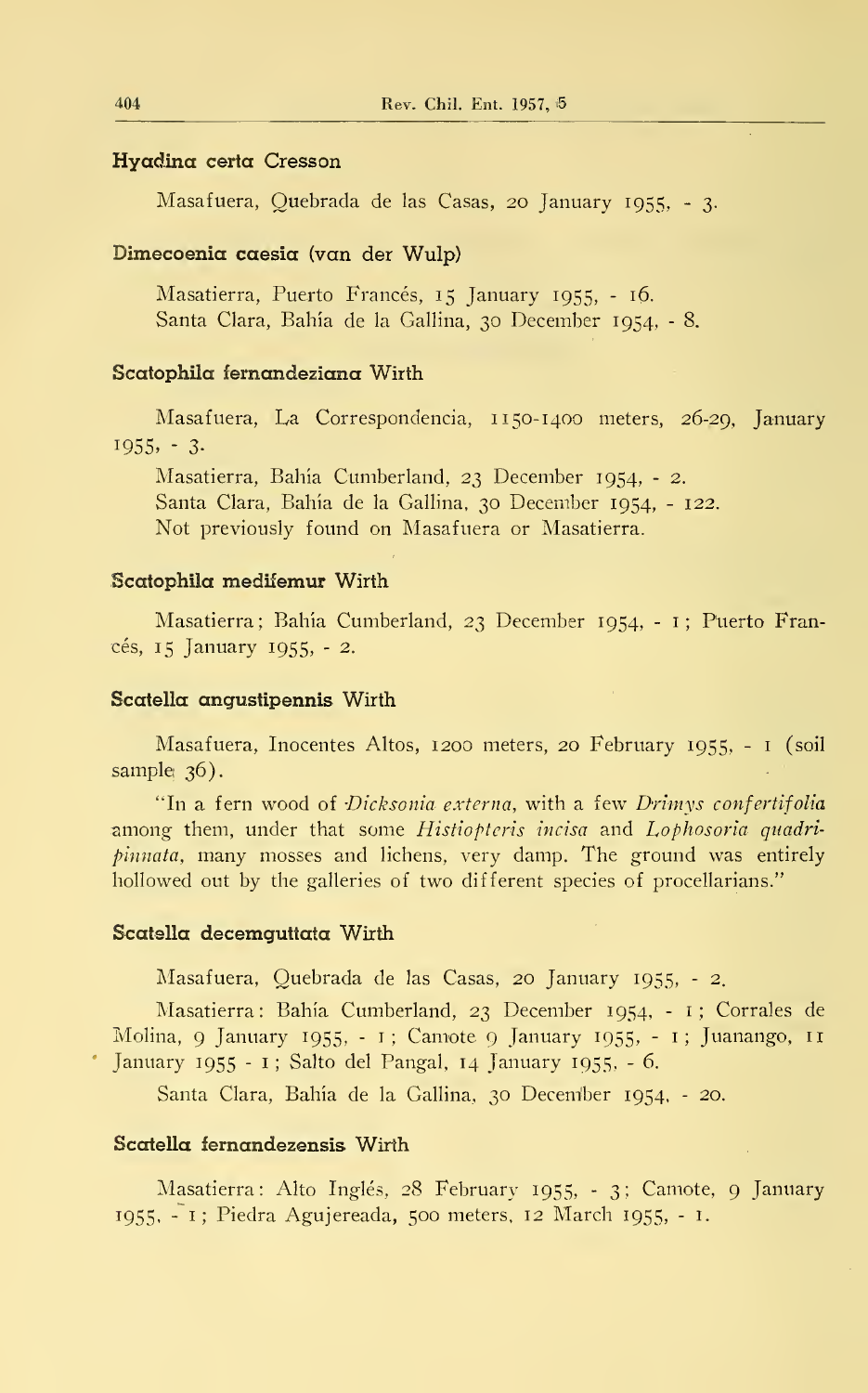# Scatella kuscheli Wirth

 $\overline{\mathbf{r}}$ 

Masatierra; Bahía Cumberland, 23 December 1954, - 2: Puerto Francés, 15 January 1955, - 48.

# Scatella mínima Wirth

Masatierra: Alto Francés, 16 January 1955, - 4. Alto Inglés, 600 meters 28 February 1955, - 2 (soil sample 38) ; "very wet under Drimys confertifolia, many different shrubs and ferns". Alto Pangal, 650 meters, Corrales de Molina, Villagra side, <sup>5</sup> March 1955, - 2; (soil sample 42); "very wet under trees of Drimys, Nothomyrcia and Juania, with ferns under them". Bahía Cumberland, 200 meters, 23 December 1954, - 4 (soil sample 2); "rather dry soil under Aristotelia chilensis busches, mixed with some trees of Nothomyrcia fernandeziana, Fagara mayu, Drimys confertifolia and ferns." Camote, 600 meters, 28 december 1954, - 10 (soil sample 6. ; "very moist soil in fallen leaves of Blechnum cycadifolium, B. chilense, B. schotti, Pteris berteroana, Nothomyrcia fernandeziana, Rhetinodendron berterii, Robinsonia gayana, R. gracilis, Gunnera peltata, G. bracteata, Drimys confertifolia, Megalanchne fernandeziana, Dicksonia bertoana and Coprosma hookeri." Yunque, 6 March 1955 - <sup>1</sup> (soil sample 46). Guindal de la Pólvora, 220 meters, near Miradero de Selkirk, 24 December 1954, - 2 (soil sample 3) ; "in very moist foliage piled up, <sup>2</sup> meters from water." Guindal de la Pólvora, northern slope, 300 meters, 24 December 1954, - 8 (soil sample 4) ; "moderately moist soil, mainly among ferns Polystichum vestitum and P. berterianum, in woods of Nothomyrcia fernandeziana, Drimys confertifolia, Rhaphithamnus venustus and Coprosma pyrifolium." Juanango, 200 meters, 11 January 1955, - <sup>1</sup> (soil sample 16); "moderately moist soil with many ferns in a stand of woods of Nothomyrcia fermandeziana, Boehmeria excelsa, Drimys confertifolia and Pagara mayu.'<sup>A</sup>

Plazoleta del Yunque, 3 March 1955, - 1.

This species, described from only a single male collected in 1951 at Pie del Yunque on Masatierra, has the most reduced wings of all the Juan Fernández Scatella. By using the improved soil-sampling method Father Kuschel took several of this species at ten localities, as listed above. These collections indícate a definite correlation between the reduction of wings and the secretive habits of these flies, in moist or wet soil under leavers and ferns in the dense woods of Nothomyrcia, Drimys, Pagara, etc.

#### Scatella nanoptera Wirth

Masatierra, Alto Francés, 16 January 1955, - i.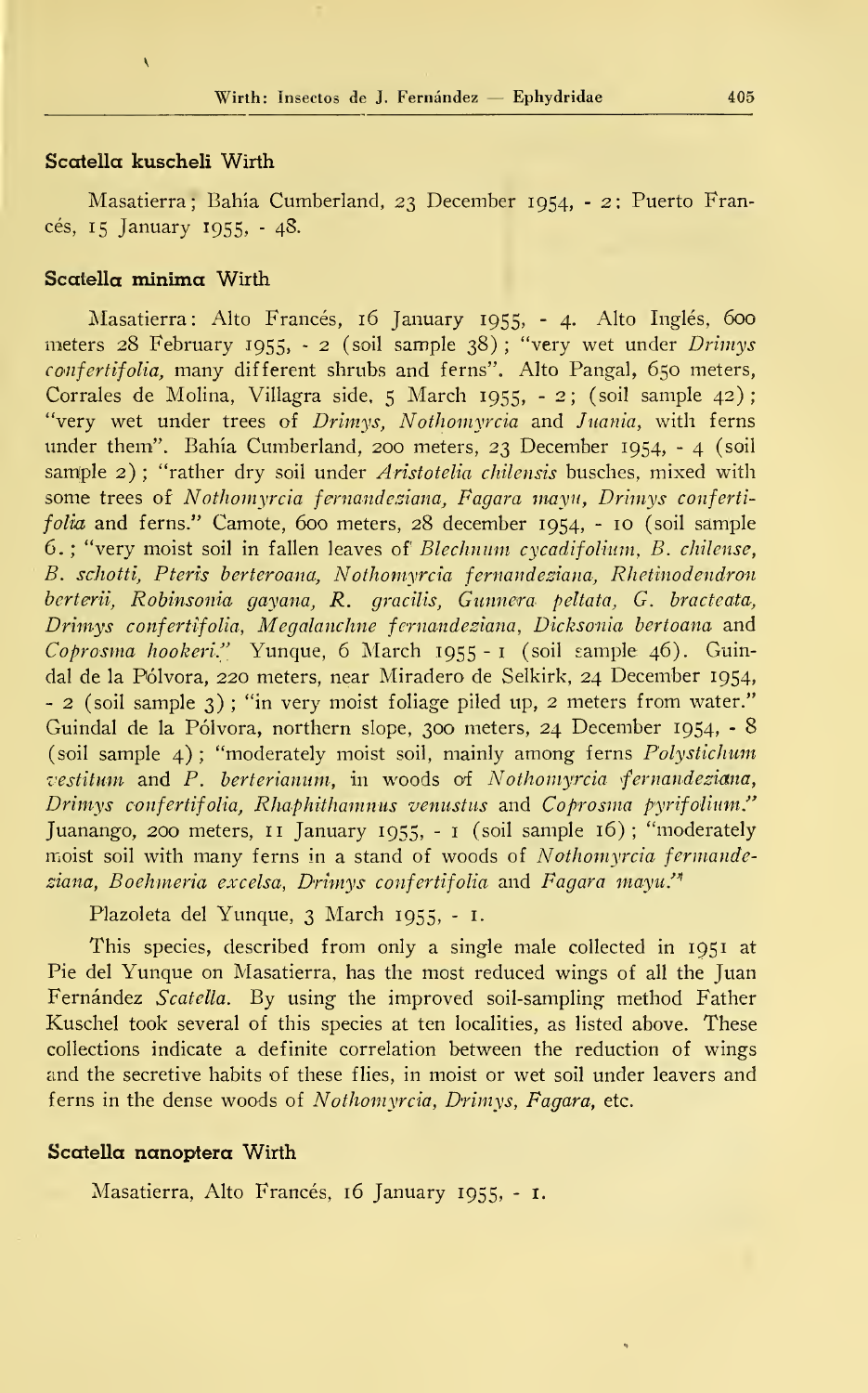### Scotella pilimana Wirth

Masafuera, Inocentes Bajos, 20 February 1955,  $-4$  (soil sample 37).

### Scotella vittata Wirth

Masatierra: Camote, 28 December 1954, - 1; Pirámide, 800 meters, 5 January 1955, - I.

# Scatella apicalis Wirth, new species (Figure 1)

Male. Length about 2 mm., wing 2.2 mm. long.

Subshining brownish black; face whitish pollinose; medifrons dull; third antennal segment yellowish; halter yellowish white. Wing grayish



Figures 1-4, Photographs of wings of species of Scatella. 1. apicalis, 2. brunnea, 3. fuscivenosa, 4. skottsbergi.

hyaline, with pattern as figured, consisting of a dark apical cloud over apices of marginal, submarginal and first posterior cells, cloud entire except for a small irregular hyaline spot in the anterior half of the apex of submarginal cell ; obscure paler spots in middle of submarginal cell and just distad in first posterior cell. Chaetotaxy normal, three pairs of strong facials, no postsutural acrostical setulae; lateral scutellars very strong, apical pair broken off. Fore legs unmodified. Fifth tergum as long as third and fourth combined.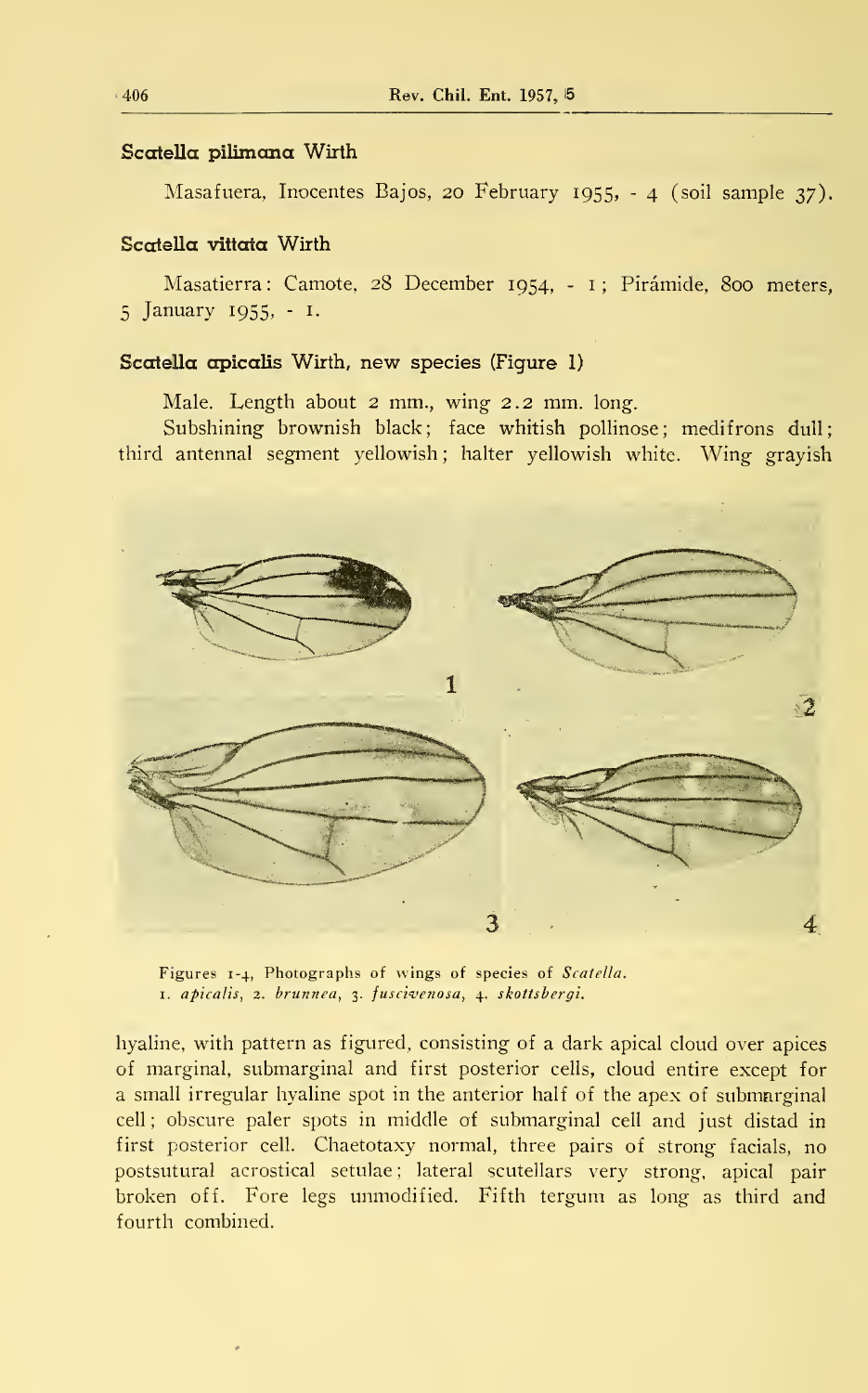### Holotype male, Masatierra, Pirámide, 750 meters, <sup>5</sup> January 1955.

Resembling *fernandezensis* Wirth in facial characters and dull medifrons, but in that species the antennae are dark and the wing has only a faint pattern, with obscure pale spots. The wing pattern of *apicalis* is very similar to, but even more striking than that of nubcculosa Tonnoir and Malloch from New Zealand. In the presence of the apical dark cloud on the wing and the pale second antennal segment apicalis also resembles marginalis Wirth and discalis Wirth from Masatierra but these species have additional pale wing spots over the rest of the wing. This species will key out to lutea Wirth in my 1955 key to Juan Fernández Scatella, but lutea is a much larger, yellowish species and has additional palé wing spots distributed over the wing.

#### Scatella brunnea Wirth, new especies (Figure 2)

 $\overline{1}$ 

Female. Length about 2.4 mm., wing 2.5 mm. long.

Subshining grayish brown ; face whitish pollinose, third antennal seg ment blackish; medifrons subshining; halter yellowish gray. Wing grayish hyaline, with only a faintest indication of two hyaline spots (figure 2), one at about midlength of first posterior cell and the second in discal cell proximad of posterior crossveih. Chaetotaxy normal, bristles of body well developed, long; three pairs of long facials; no postsutural acrostical setulae, the presutural setulae very short; lateral scutellars about 0.6 as long as apical pair.

Holotype female, Masatierra, Alto Pangal, 6 March 1955.

This species is closely related to *pallida* Wirth, but lacks the prominent wing spots of that species and the face and antennae are darker.

#### Scatella fuscivenosa Wirth, new species (Figure 3)

Male, female. Length about <sup>3</sup> mm., wing 3.1 mm. long.

Subshining brown, third antennal segmen yellowish ; face thinly whitish pollinose, medifrons slightly shining; halter yellowish. Wing brownish infumated, with obscure pattern as figured; veins margined with dark brown, especially prominent along distal half of second vein and over posterior cross vein ; a distinct transverse palé spot at distal third of first posterior cell, in distinct pale spots may be present (not visible in some specimens) at apices of submarginal and first posterior cells, at base of first posterior cell and just proximad and just distad of posterior crossvein. Bristles of body very long and well developed ; three pairs of strong facíais, a pair of strong bristle-like sutural or sligthly postsutural acrostical setae, the presutural thoracic setae sparse but also bristle-like ; lateral scutellars nearly as long as apical pair.

Holotype male, allotype female, Masatierra, Corrales de Molina, 120 meters, 9 January 1955. Paratype, <sup>1</sup> male, Mastierra, Juanango, 200 meters, 11 January 1955.

This species greatly resembles lutea Wirth, to wich it keys in my 1955 paper, in.